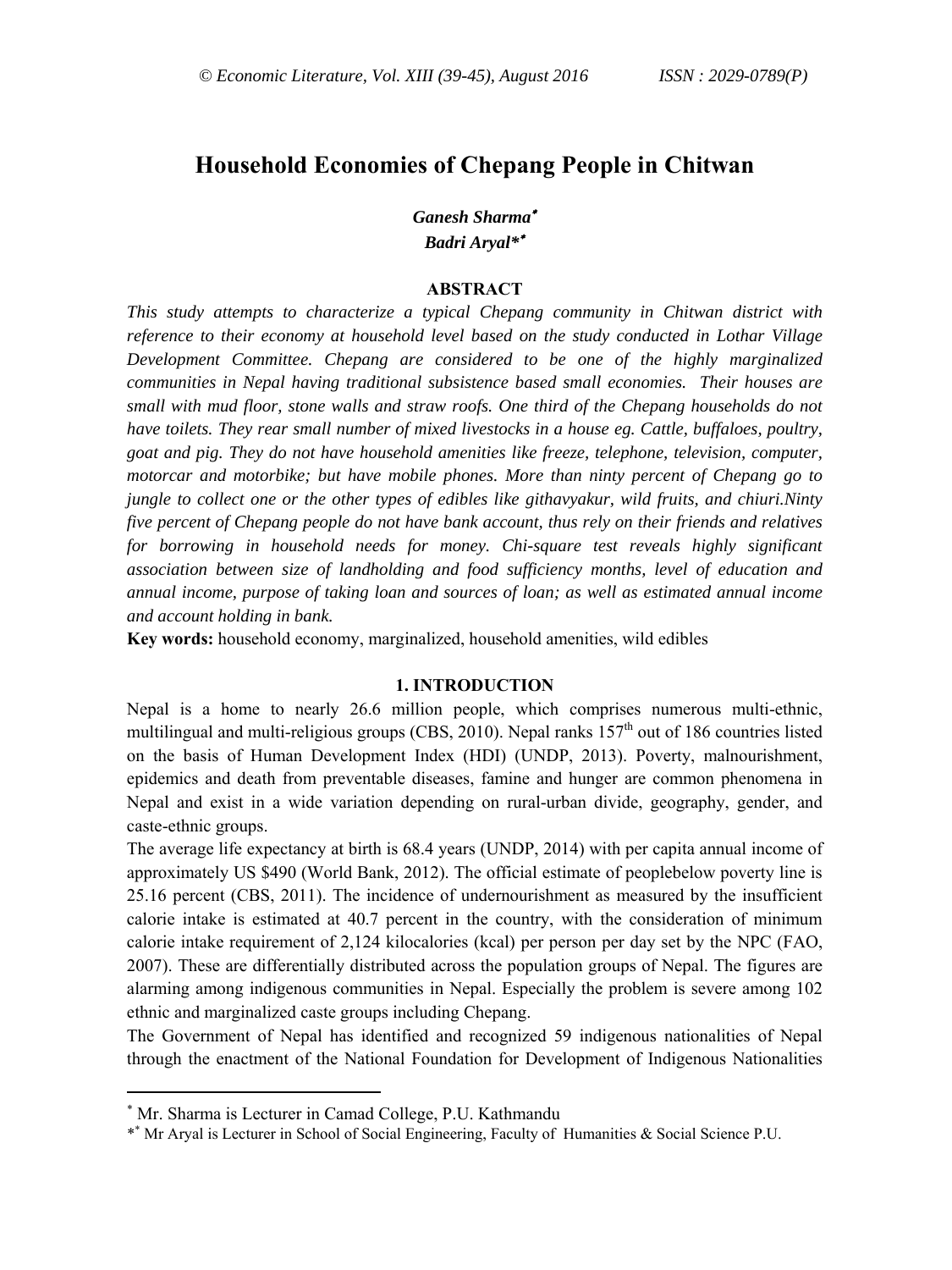Act, 2002. Nepal Federation of Indigenous Nationalities (NEFIN) has further classified the 59 indigenous groups into five groups comprising endangered, highly marginalized, marginalized, disadvantaged and advantaged group(NEFIN, 2013). Chepang communityis one of the highly marginalized groups living on the hilly and steeper slopes of primarily Chitwan, Dhading, Gorkha, Makawanpur, Lamjung and Tanahu districts of Nepal. According to the Population Census 2011, the population of Chepang is 68,399, which comprises 0.26 percent of the total population of Nepal (CBS, 2012). They are spread over 54 VDCs covering the neighbouring districts of Chitwan (38%), Makawanpur (37%), Dhading (19%), Gorkha (6.5%), andLamjung and Tanahunin smaller number. The primary lifestyle of the Chepang people includes hunting, foraging for wild roots, fishing and traditional farming near forests (Gurung 1995; Ellis 2000).

Chepang are considered to be the youngest communities to initiate agriculture in Nepal (HMG, 1974). Chepang are known as people living in hills with difficult physiography (Rai 1985; Thapaliya 1987). Their traditional settlements lie on steep slopes in the Mahabharat and Churia range between 500 to 1500 meterfrom sea level. However, these days Chepang settlements are also found below 500 meterfrom the sea level. Two modes of agriculture are practiced in Chepangcommunity; the first one is their indigenous slash-and-burn farming, and the second one is terrace farming in permanent agricultural land. According to Caughley*et al.* (1971) Chepang started agrarian life only recently i.e. some 120 years ago; before that they used to live partly in forests and caves. The maize production can suffice only six months in a year (Gurung, 1995). In recent years, Chepang have also started commercial vegetable farming on small scale. The important hindrance in their agro-practice is unavailability of irrigation facility (Gharti-Magar 2005). Similarly, insufficient land with difficult topography, poor land husbandry and their traditional life style are other factors limiting food production.

The study on Chepang was begun from as early as 1857 A.D. with Brian Hodgson's first account of Chepang people. Since then many foreign as well as Nepalese scholars have been studying various aspects of this peculiar ethic community. These studies have portrayed the Chepang as living in isolation with traditional lifestyle. Most of the literatures describe Chepang people's economic aspect emphasizing backward economy and traditional lifestyle. The conviction of researcher is that as for other indigenous communities, Chepang too do not insulate from the general effect of globalization and modernization process. Due to the effects of modernization, their household economies have swing in the gulf between traditional and modern pattern. The interest of the researcher is to seethe typical kind of Chepang household economy and describe associated attributes of such economies. The general objective of the present study is to analyze economic aspects of Chepang people and their livelihoods strategies in Lothar VDC of Chitwan district.

# **2. DATA AND METHOD**

This study aims to describe economic characteristics of the Chepang community. So descriptive as well as inferential approaches are adopted; for which both qualitative and quantitative data are taken. This study has been carried out in the Lothar VDC of Chitwan district. The Lother VDC of Chitwan district has been selected as it has the highest Chepang population among all the VDCs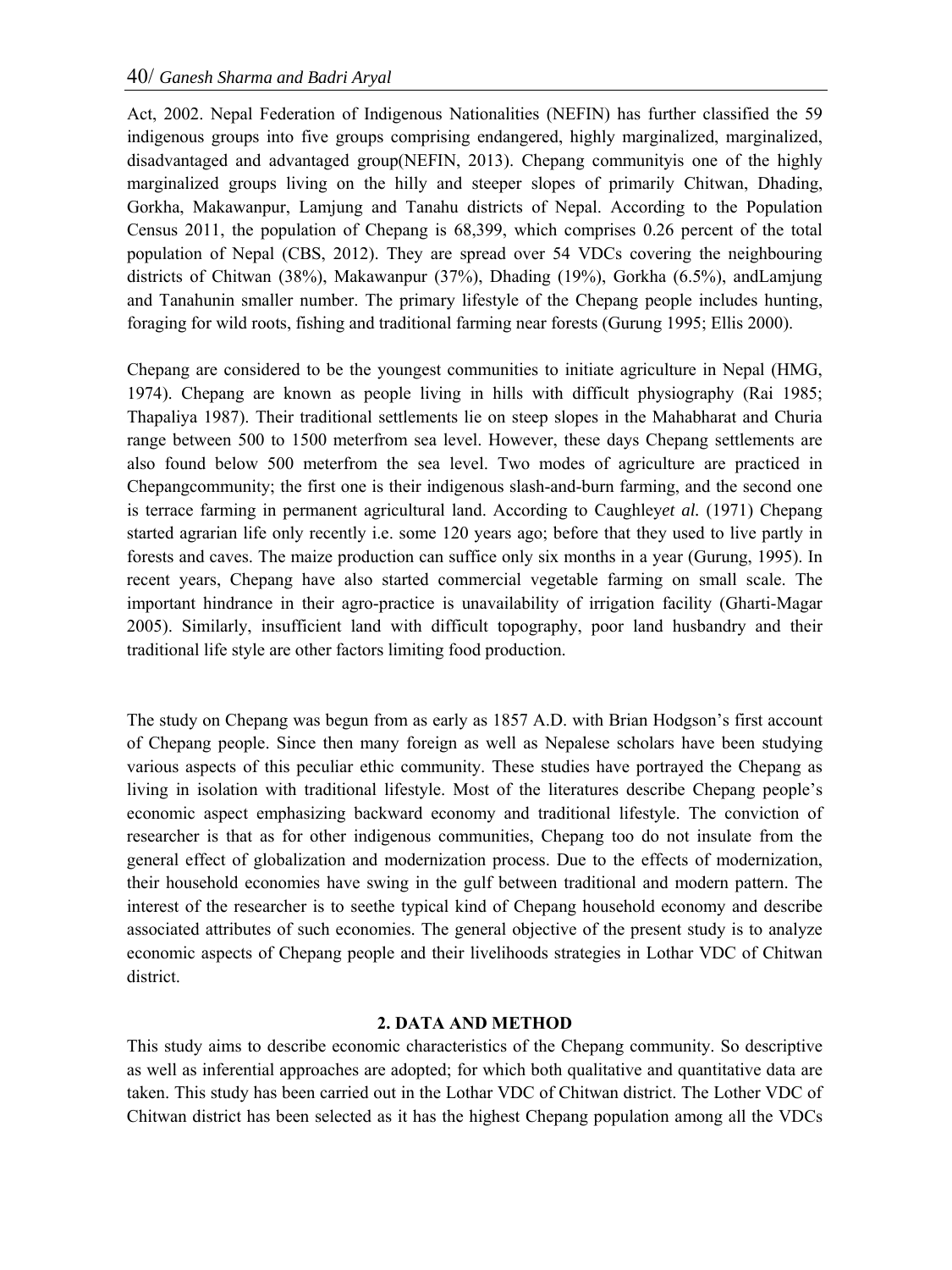of Nepal (RSN, 2013). Lothar VDC has 766 households and the population is 5047; out of which 2583 are male and 2464 are female (CBS 2012). With reference to about 78 percent Chepang population in the VDC, the estimated Chepang households is to be 598 in the VDC. By following the simple guideline for the generalizability of findings, standard sample size as suggested by Pant and Wolff (2008), 234 households are taken as sample size. Systematic sampling procedure is adopted to solicit information whose list were obtained from the election commission of Nepal web site updated for the second constituent assembly election. Collected data are entered into SPSS 20 version software to generate output. Frequency table, bivariate table, mean, range, standard deviation, variance, correlation analysis and chi-square test result have been analyzedto figure out inter variable relationships.

# **3. RESULT AND DISCUSSION**

#### **Economic Characteristics of Chepang People**

Chepang people's lifestyle and economic activities are among the issues, which have been accounted from very early period of Chepang study. In this part of discussion, some of such issues are taken into consideration to figure out their background characteristics like structure of houses, toilet types, household assets and amenities, use of forest food products, etc. Some of these characteristics are presented in Table 1.

Chepang people generally reside in small traditional houses. Table 1 show that every house of Chepang is made of floor with mud. 85 percent of houses have their walls made of stone and 15 percent have wooden materials. 60 percent of the houses have roof of dry grass, 33 percent have tin, 5 percent have RCC roof and rest 2 percent have used slate. Thus, it can be seen when it comes to floor construction, there is complete homogeneity with mud floor, walls are a mixed of stone and wooden and roof is the most heterogeneous structures in houses ranging from dry grass to tin, RCC and slate. Livestock are the important household asset and wealth in the rural areas. Generally reared livestock in Chepang communities are cattle, buffalos, poultry, goat, pig along with ducks and pigeon. Table 2 speaks that on an average, each Chepang house has 5.43 cattle, 0.73 buffalos, 13.62 poultry birds, 0.44 pigs and 14.09 goats. Every household has a maximum of 20 cattle with a range of 20, 4 buffalos, 35 poultry birds, 10 pig and 45 goats. It is found that Chepang people are livestock growers with good contribution in their household economy and diet.

Household assets indicate the general prosperity of the individual household. Chepang communities, in general are lagging behind in all those household facilities due to their poverty, illiteracy, backwardness and poor social services. In the Chepang communities, only 27.35 percent Chepang have electricity, 0.85 percent have television, 58.12 percent have mobile phones, and 0.43 percent have motor bike, and non-have motor-vehicle, freeze and computer.

Chepang communities originally are highly dependent on the wild edibles to supplement their diet. Before they started farming, they were totally dependent on forest products at different forms like githa, vyakur, wild root and fruits, prey from hunting; which shows their proximity to forest for survival. After they came in sedentary farming, their dependence on forest has reduced but as a customary practice they go to jungle in lean seasons. Table 1 shows the same community is dependent on the different forest products differently. More than 90 percent of Chepang households depend on different types of forest products on varying degrees.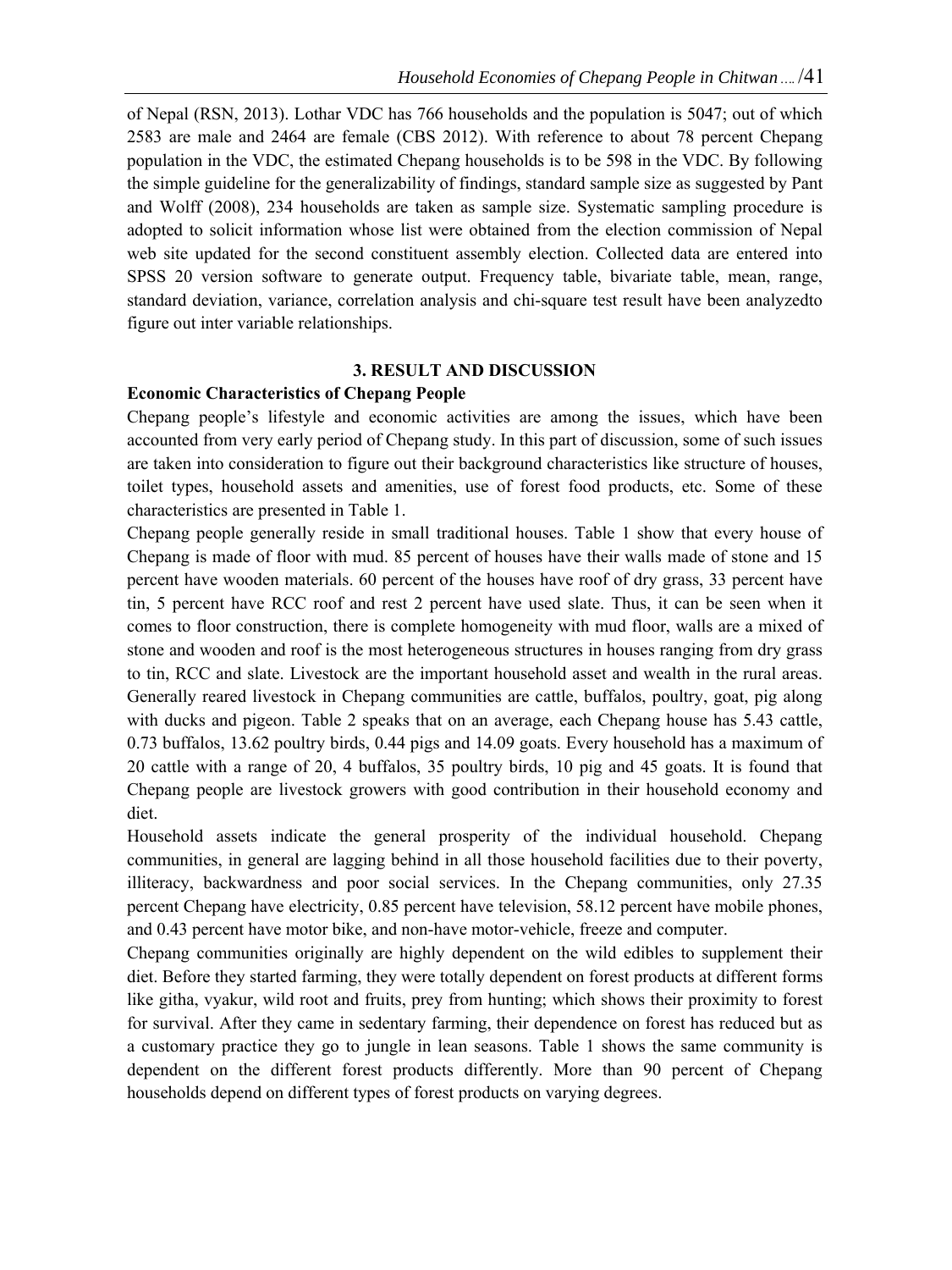| <b>Structure of Houses</b>                 |                                         |                         | таріс т. есопонис ана асшодгарше спатасіствися от сперапд<br><b>Number of Livestock in a Household</b> |                    |                |  |  |
|--------------------------------------------|-----------------------------------------|-------------------------|--------------------------------------------------------------------------------------------------------|--------------------|----------------|--|--|
| Description                                | Particular                              | Percent                 | Description                                                                                            | Average Number     | Maximum No     |  |  |
| Floor                                      | Mud                                     | 100                     | Cattle                                                                                                 | 5.43               | 20             |  |  |
| Wall                                       | Stone                                   | 85.04                   | <b>Buffalo</b>                                                                                         | 0.72               | $\overline{4}$ |  |  |
|                                            | Wooden                                  | 14.96                   | Poultry                                                                                                | 13.62              | 35             |  |  |
| Roof                                       | Dry Grass                               | 62.39                   | Pig                                                                                                    | 0.44               | 10             |  |  |
|                                            | Tin                                     | 33.76                   | Goat                                                                                                   | 14.09              | 45             |  |  |
|                                            | <b>RCC</b>                              | 2.14                    | <b>Dependence on Forest Products</b>                                                                   |                    |                |  |  |
|                                            | Slate                                   | 1.71                    | Description                                                                                            | Particular         | Percent        |  |  |
| <b>Availability of Household Amenities</b> |                                         |                         | Collection of Edibles                                                                                  | Yes                | 91.3           |  |  |
| Description                                | Particular                              | Percent                 |                                                                                                        | N <sub>0</sub>     | 8.97           |  |  |
| Electricity                                | Yes                                     | 27.35                   | Githa-Vayakur                                                                                          | Yes                | 85.90          |  |  |
|                                            | N <sub>0</sub>                          | 72.65                   |                                                                                                        | N <sub>o</sub>     | 14.10          |  |  |
| Television                                 | Yes                                     | 0.85                    | Wild Fruits                                                                                            | Yes                | 44.87          |  |  |
|                                            | N <sub>0</sub>                          | 99.15                   |                                                                                                        | N <sub>o</sub>     | 55.13          |  |  |
| Mobile Phone                               | Yes                                     | 58.12                   | Chiuri                                                                                                 | Yes                | 64.96          |  |  |
|                                            | N <sub>o</sub>                          | 41.88                   |                                                                                                        | No                 | 35.04          |  |  |
| Motorbike                                  | Yes                                     | 0.43                    | Prey                                                                                                   | Yes                | 5.13           |  |  |
|                                            | No                                      | 99.57                   |                                                                                                        | N <sub>o</sub>     | 94.87          |  |  |
| Motorcar                                   | No                                      | 100                     | <b>Financial Transaction of the Respondents</b>                                                        |                    |                |  |  |
| Refrigerator                               | No                                      | 100                     | Loan Status                                                                                            | Loan Taken         | 70.51          |  |  |
| Computer/Lapt                              | No                                      | 100                     |                                                                                                        | Loan Not Taken     | 29.49          |  |  |
| op                                         |                                         |                         |                                                                                                        |                    |                |  |  |
|                                            | <b>Occupation of Chepang Households</b> |                         | Purpose of Loan                                                                                        | Household Expenses | 60.26          |  |  |
| Description                                | Average                                 | Maximum                 |                                                                                                        | <b>Business</b>    | 3.85           |  |  |
| Agriculture                                | 4.32                                    | 16                      |                                                                                                        | Foreign Job/Study  | 4.27           |  |  |
| <b>Business</b>                            | 0.13                                    | 5                       |                                                                                                        | Loan Not Taken     | 31.62          |  |  |
| Service                                    | 0.03                                    | $\overline{c}$          | Sources of Loan                                                                                        | Money Lender       | 8.97           |  |  |
| Foreign                                    | 0.07                                    | $\boldsymbol{l}$        |                                                                                                        | Neighbor and Kin   | 59.40          |  |  |
| Employment                                 |                                         |                         |                                                                                                        |                    |                |  |  |
| Wage Labor                                 | 0.08                                    | $\overline{c}$          |                                                                                                        | Bank/Cooperatives  | 1.28           |  |  |
| Study                                      | 0.02                                    | $\overline{\mathbf{3}}$ |                                                                                                        | Loan Not Taken     | 31.62          |  |  |

**Table 1: Economic and demographic Characteristics of Chepang** 

*Source: Field Survey, 2014* 

Household assets indicate the general prosperity of the individual household. Chepang communities, in general are lagging behind in all those household facilities due to their poverty, illiteracy, backwardness and poor social services. In the Chepang communities, only 27.35 percent Chepang have electricity, 0.85 percent have television, 58.12 percent have mobile phones, and 0.43 percent have motor bike, and non-have motor-vehicle, freeze and computer.

Chepang communities originally are highly dependent on the wild edibles to supplement their diet. Before they started farming, they were totally dependent on forest products at different forms like githa, vyakur, wild root and fruits, prey from hunting; which shows their proximity to forest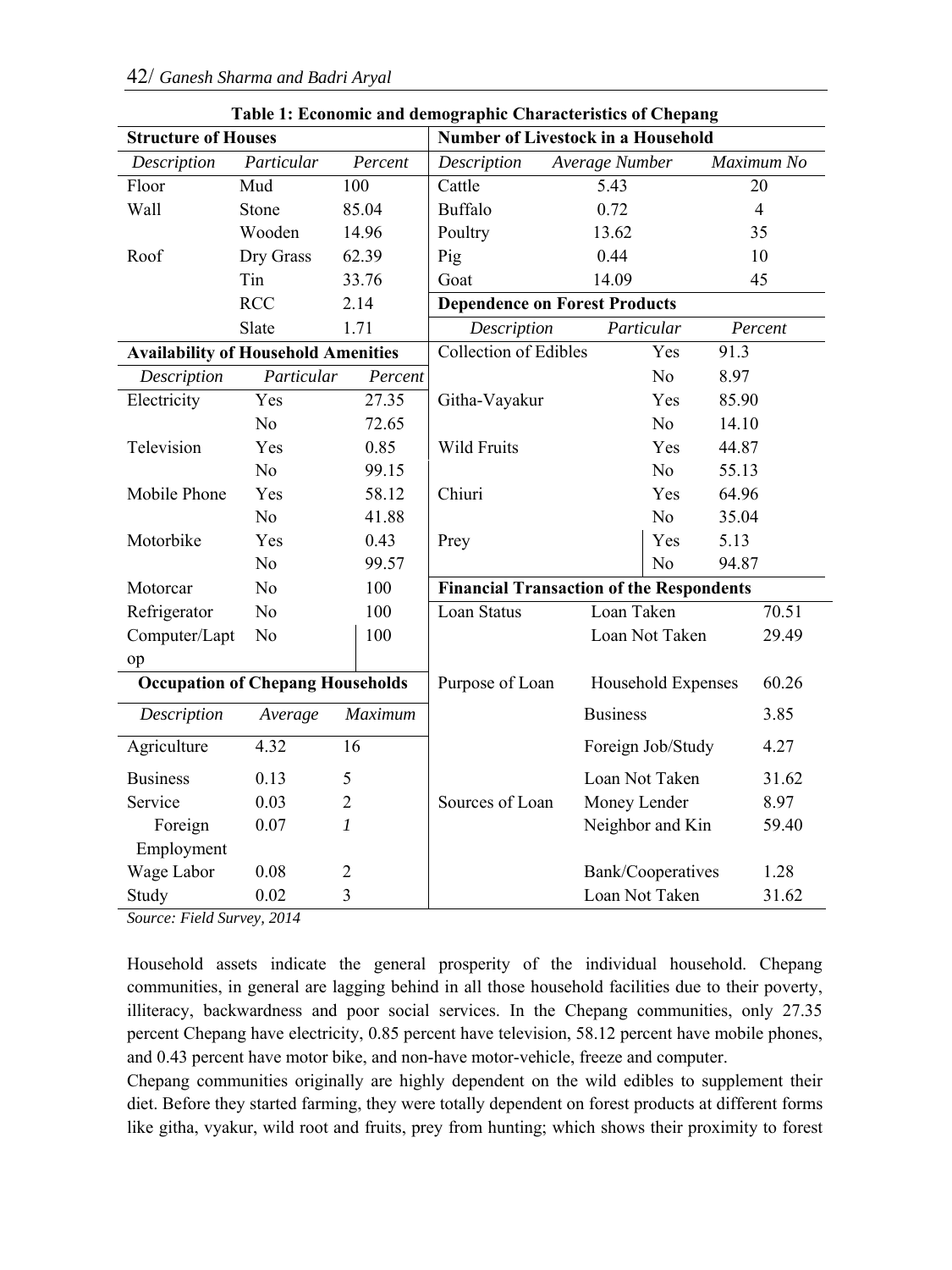for survival. After they came in sedentary farming, their dependence on forest has reduced but as a customary practice they go to jungle in lean seasons. Table 1 shows the same community is dependent on the different forest products differently. More than 90 percent of Chepang households depend on different types of forest products on varying degrees.

The opening of bank account is a matter of education and wealth. To understand the importance of working with the bank along with knowledge of account opening and transaction process needs persons to be educated at least literate. Wealth is another important aspect by which person feels the necessity of opening bank account and depositing cash for safety, saving and interest earning. Table 1 shows that 95.87 percent respondents do not have their bank account opened in any bank and financial institutions.70.51 percent of the study area Chepang have taken loan for any purposes and the corresponding figures for not taking loans is 29.49 percent. While disaggregating the purpose of taking loan 60.26 take for day to day household expenditures while business and foreign purpose is bleak, i.e. 3.85 percent and 4.27 percent respectively. Roughly equal proportion of the household expenditure loan are taken from informal sources e.g., family, friends and relatives. The respondents who approach to money lender which is also informal source is 8.97 percent while the contribution of formal sources e.g. Bank and cooperatives is meager (1.28%). Well below one third of the respondents do not take any loan (30.34%).

Occupation is one of the proxy indicators for the level of empowerment of the individuals. Chepang people have been identified to adopt subsistence farming practices in low productive terrain. They also practice barter type businesses to exchange the handicraft they produced with the food stuffs. Table 1 shows that Chepang are basically dependent on agriculture with 92.93 percent engagement in subsistent business, followed by business (2.79%), wage labor (1.65%), foreign employment (1.47%) and still lesser proportions in service and study. On an average, a household has 4 persons engaged in agriculture as their main occupation; less than one individual per household in other occupations.

# **Land Holding Size and Food Sufficiency among Chepang**

Chepang community is primarily agriculture based. Subsistence agriculture is the main source of the livelihood of Chepang people. Land is of marginal productivity, unirrigated rain fed small terraces. Moreover, the land is sloppy tracts of which it is difficult for cultivation.

| Table 2: Eand Holding Size and I bod Sufficiency months among Chepang Households |            |          |        |         |        |  |  |
|----------------------------------------------------------------------------------|------------|----------|--------|---------|--------|--|--|
| Land Holding Size                                                                | $1$ to $3$ | $3$ to 6 | 6 to 9 | 9 to 12 | Total  |  |  |
|                                                                                  | months     | months   | months | months  |        |  |  |
| Landless                                                                         | 1.28       | 8.97     | 1.28   | 0.43    | 12.39  |  |  |
| Below 1 hectare                                                                  | 1.28       | 23.50    | 26.92  | 9.83    | 61.54  |  |  |
| 1-5 hectare                                                                      | 0.85       | 3.85     | 10.26  | 3.85    | 18.80  |  |  |
| More than 5 hectare                                                              | 0.00       | 0.85     | 1.71   | 4.70    | 7.26   |  |  |
| Total                                                                            | 3.42       | 37.18    | 40.17  | 18.80   | 100.00 |  |  |
|                                                                                  |            |          |        |         |        |  |  |

**Table 2: Land Holding Size and Food Sufficiency Months among Chepang Households** 

## *Source: Field Survey, 2014*

Table 2 shows that 12.39 percent respondents are landless, 61.54 have below 1 hectare of land, 18.80 percent have 1 to 5 hectare of land and respondents having more than 5 hectare are 7.26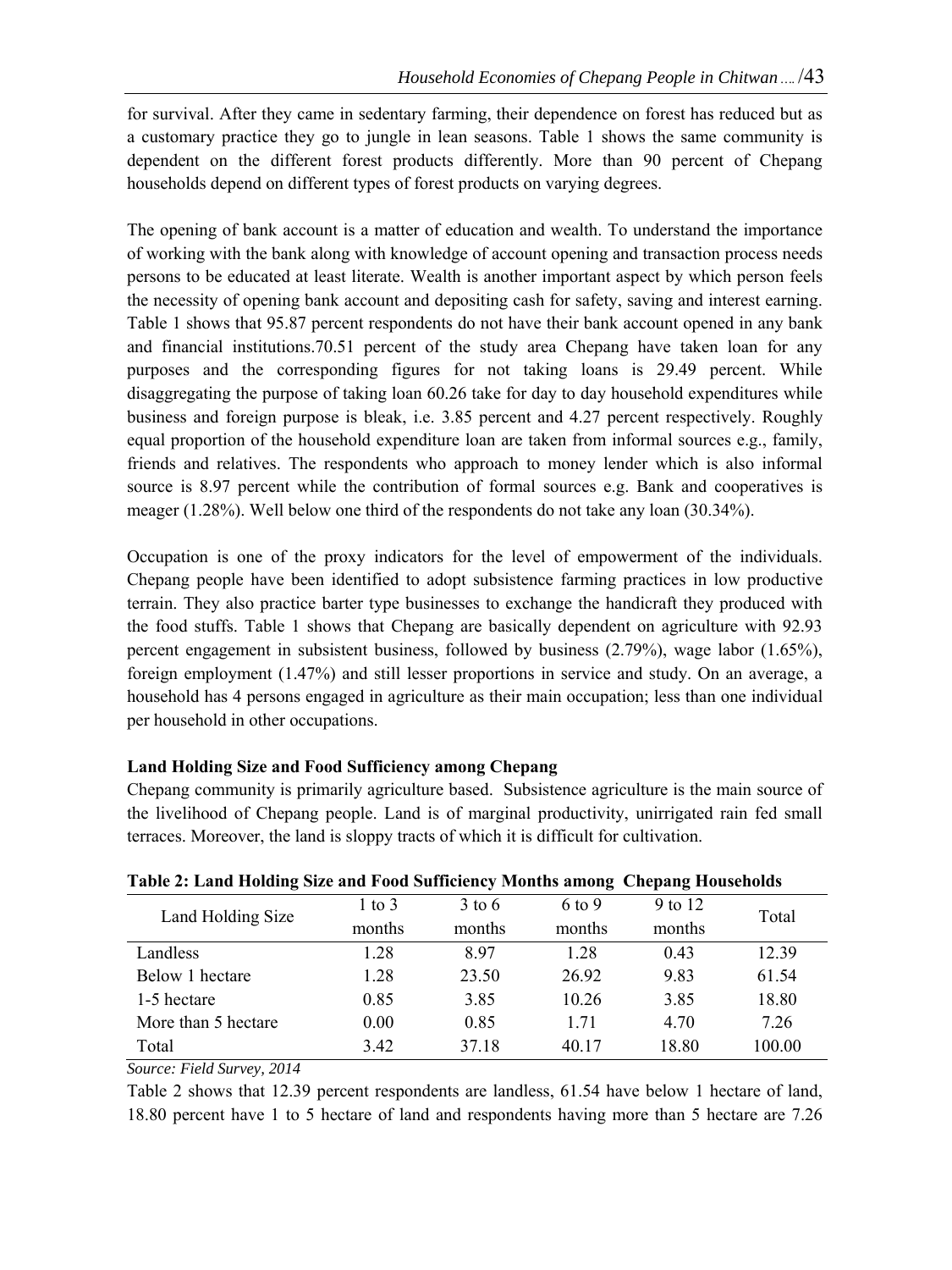percent. Seeing from the food sufficiency status, 3.42 percent Chepang has food sufficiency for 1 to three months, 37.18 percent have food sufficiency for 3 to 6 months, 40.17 percent have their food sufficiency for 6 to 9 months and 18.80 percent have food sufficiency for 9 to 12 months. From such analysis, the highest proportion of Chepang fall having land holding less than one hectare and only 18.8 percent of Chepang has food sufficiency for up to 12 months. All of the rest are food insecure.

# **Chi-Square Test for Relationships between Variables**

Table 3 presents the result of Chi-square test result for relationships between different variables under study. The variables having highly significant relations are land holding size and food sufficiency in months meaning thereby that the land pays for the food sufficiency (land is of good quality). Annual income is related with the level of education indicating the role of education in family wellbeing. Having bank account opened in any type of bank or financial institutions is a matter of income and taking loan from particular source like bank or informal channel is purpose specific. So, also other variable relationships which are simply significant at 5 percent level and some other variables which are not related are shown as not significant.

| Variables                                           | Pearson    | Degrees of                    | P-value      | Rem   |
|-----------------------------------------------------|------------|-------------------------------|--------------|-------|
|                                                     | Chi-square | freedom                       | (two tailed) | arks  |
| Land holding size vs food sufficiency in months     | 62.301     | 12                            | 0.000        | ***   |
| Land holding size vs estimated annual income of HH  | 16.413     | 6                             | 0.012        | $***$ |
| Level of education vs estimated annual income of HH | 60.876     | 6                             | 0.000        | ***   |
| Level of education vs size of land holding          | 8.686      | 9                             | 0.467        |       |
| Literacy status vs estimated annual income of HH    | 4.086      | $\mathfrak{D}_{\mathfrak{p}}$ | 0.130        |       |
| Purposes of taking loan vs sources of loan          | 2.934      | 9                             | 0.000        | $***$ |
| Level of education vs status of bank account        | 8.672      | 3                             | 0.034        | $***$ |
| Estimated annual income vs kind of membership in    | 12.282     | 4                             | 0.015        | $**$  |
| community organizations                             |            |                               |              |       |
| Estimated annual income vs status of bank account   | 14.229     | $\mathfrak{D}$                | 0.001        | $***$ |
| Estimated annual income vs status of loan           | 1.098      | $\mathfrak{D}$                | 0.577        |       |

**Table 3. Chi-square Statistics for Socio-economic Variables of Chepang** 

*Source: Field Survey, 2014* 

*\*\*\* significant at 1% level of significance* 

*\*\* significant at 5% level of significance* 

## **4. CONCLUSION**

Agricultural modernization and livestock promotion is the normal route to initiate reform in the Chepang communities. Right from their barter economy, Chepang people are business minded, so their economic condition can be improved by directing them on the small businesses for the youths. Chepang communities look grossly overlooked in case of community infrastructures e.g. school, health post, transportation, electricity and financial institutions. Massive network expansion of such public infrastructures along with local organizations helps promote community development. Since education has positive effect on several other socioeconomic variables, educating Chepang people is the most effective way to lift them out of poverty and backwardness.